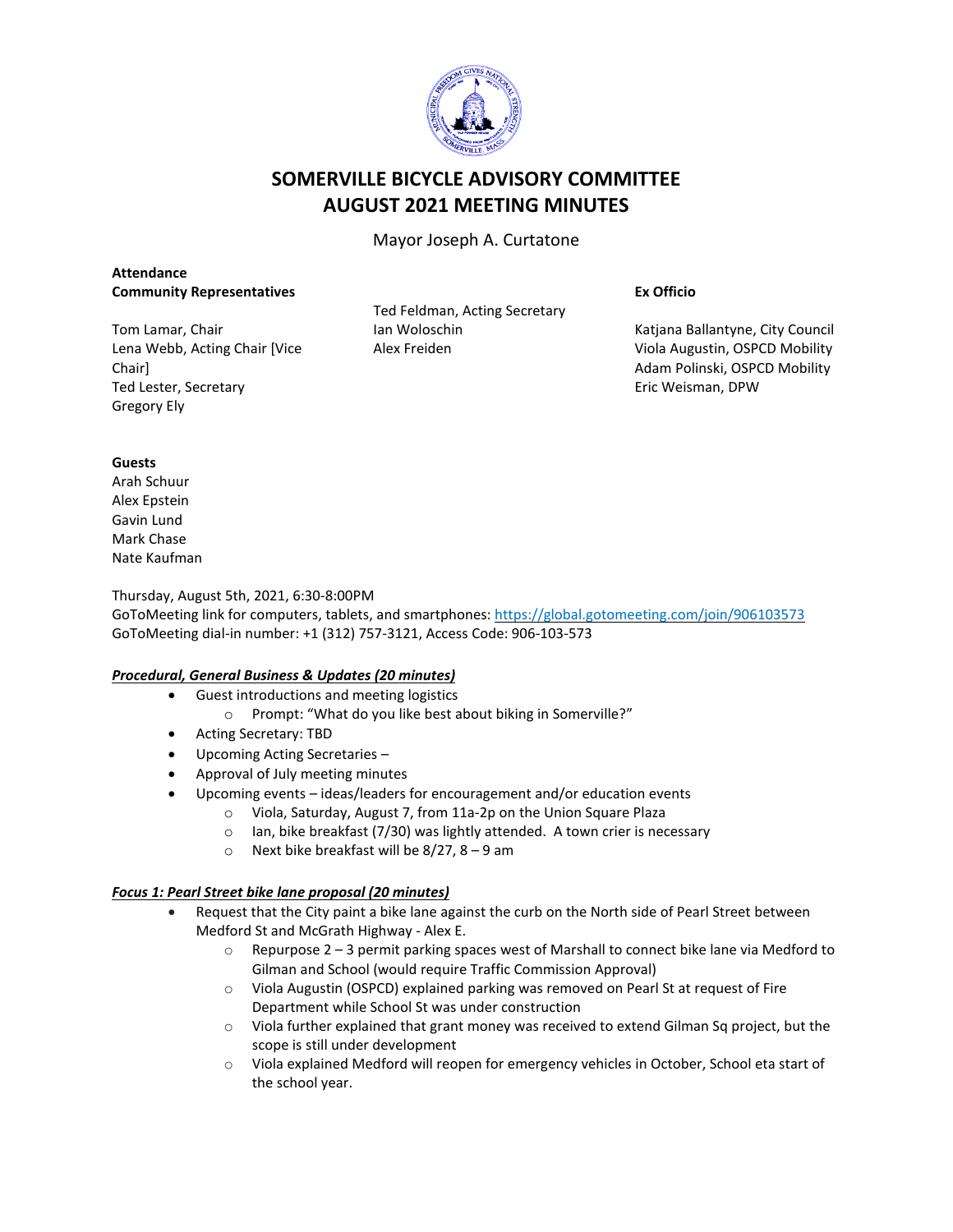$\circ$  Viola and Adam (OSPCD) commented that will require substantial engagement of constituencies including those that rely on the return of the parking spaces

## *City Update (30 minutes)*

- SAUSI Update
	- o Paving complete
		- o Markings and signage to be installed from this week to next.
	- $\circ$  Flex posts are expected to be installed by end of month, including alongside Ricky's.
	- o Traffic Signal Timing Optimization will also occur.
	- o Substantial completion from Webster to Mansfield in October
	- o Substantial completion from Mansfield to McGrath next summer
- Flex Posts and the Quick-Build Project Process
	- $\circ$  Curb-separated facilities take 9 10 years compared to 1 2 years for a quick-build project
	- o Flex posts are not a long-term solution, but can be an entry level intervention before proceeding to more durable interventions
	- o Did some evaluation of flex posts during GLX bridge closure and learned that retention is context-dependent
		- Low retention at aggressive locations (e.g., 3% in centerline locations)
		- Higher retention in curb extensions and as chokers
	- $\circ$  Potential opportunity to have the committee engage and help with rate of retention and context
		- **EXECOMMITTEE MEMBERS, Alex F, Lena, Ted all agree**
		- **Ted F and Lena suggested that the process could be similar to annual bike/ped** count
		- Arah suggested that a map of flexpost locations be shared online and community input encouraged via the Somervoice platform.
- Washington St at Somerville Ave design and completion timeline
- Boynton Yards street network (dropped from agenda)
- Mystic to Charles connector
	- o Multicomponent, includes mystic bike/ped bridge
	- o Connection to Charles via Inner Belt and Northpoint Bridge
- Update on summer construction projects
	- o Lower Medford
		- **Flex post installation complete**
		- **EXECONCRETE CONCRETE THE CONCRETE THE CONCRETE ST**
	- o Wellington Bridge PBL
		- **Pavement markings and bolted posts complete**
		- **EPOXY** for posts on bridge deck was delayed by supply chain issues
		- Ramp work will be scheduled for the Fall
	- o Flex Post Installation
		- **Grand Union Blvd complete**
		- Beacon Street is in progress
		- Upcoming installations: Mt. Vernon, Shore Dr. Cedar
		- 1.25 total miles of new flex post protected PBLs
	- o Broadway Winchester to Cedar
		- **Portion of eastbound bike lane will be striped by National Grid as a PBL**
		- **Pedestrian improvements on the opposite side of Broadway**
	- o Washington St Underpass
		- **Markings completed last weekend**
		- **Flexposts installed on Tuesday**
		- Floating bus stops at Tufts St and New Washington St will be constructed by GLX-C
	- o College Ave
		- **Sidewalk construction ongoing**
		- **Traffic Commission approved the curb use changes in July**
	- o Powder House Circle